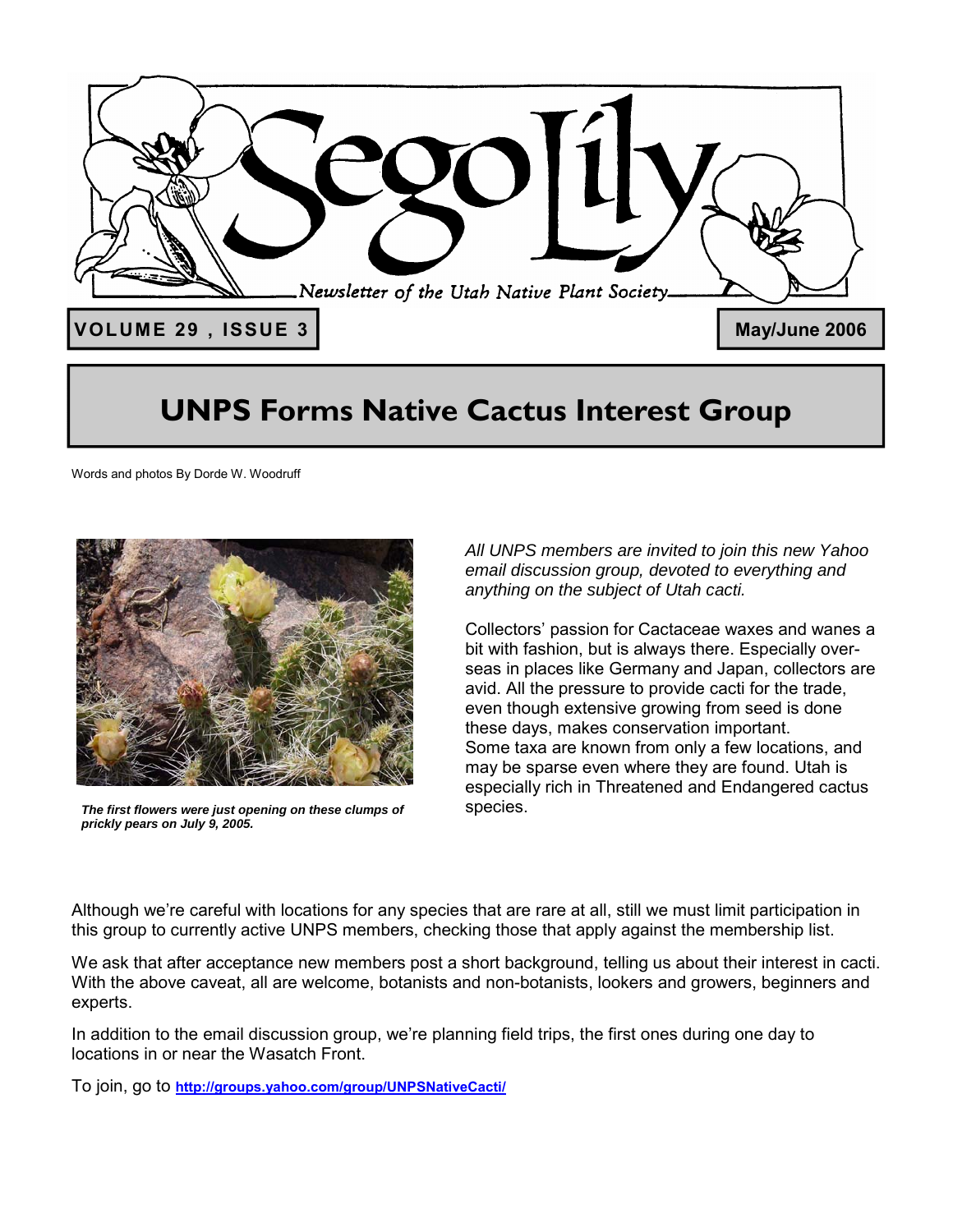

# *May/June* 2006

| <b>UNPS Forms Native Cactus Interest Group: P1</b> | Lifetime Update & Pediocactus Simpsonii : P2 |
|----------------------------------------------------|----------------------------------------------|
| Prop Shop Update: P3                               | A Weed Wary Word to Gardeners: P4            |
| Botany 101 - Scrophulariaceae : P5                 | Calendar of Events: P6                       |
| Warning to Native Plants in Foothills! : P8        |                                              |

## **Lifetime Member Update**

By Tony Frates

UNPS would like to say thank you to Elaine York of The Nature Conservancy who became our latest lifetime member in March.

Thanks for your support Elaine!

### **Pediocactus simpsonii**

Words & Photo by Jeff Mitchell

*Pediocactus simpsonii* is one of Utah's highest elevation cacti. It goes as high as 11,000 feet. In Utah it has been found as low as 5500 feet in the rolling hills of Dog Valley west of Nephi and in the hills east of Joseph. I've usually found them above 6500 feet.

This is another of the pincushion cactus species. We could also call it Simpson's footcactus. But I'm told that is not helpful either because the name footcactus was a misnomer. The prefix *pedio* comes from the Greek pedion which means plains or open country. The footcactus was an attribution to the latin pedis which meant foot. Somebody apparently took a look at the 'ped' in Pediocactus and said 'foot' which is an understandable mistake. Just another reason we have to be careful with common names.



Pediocactus simpsonii in bloom

*P. simpsonii* has two varieties in Utah: *minor* and *simpsonii*. The flowers may be pink or yellow and are the first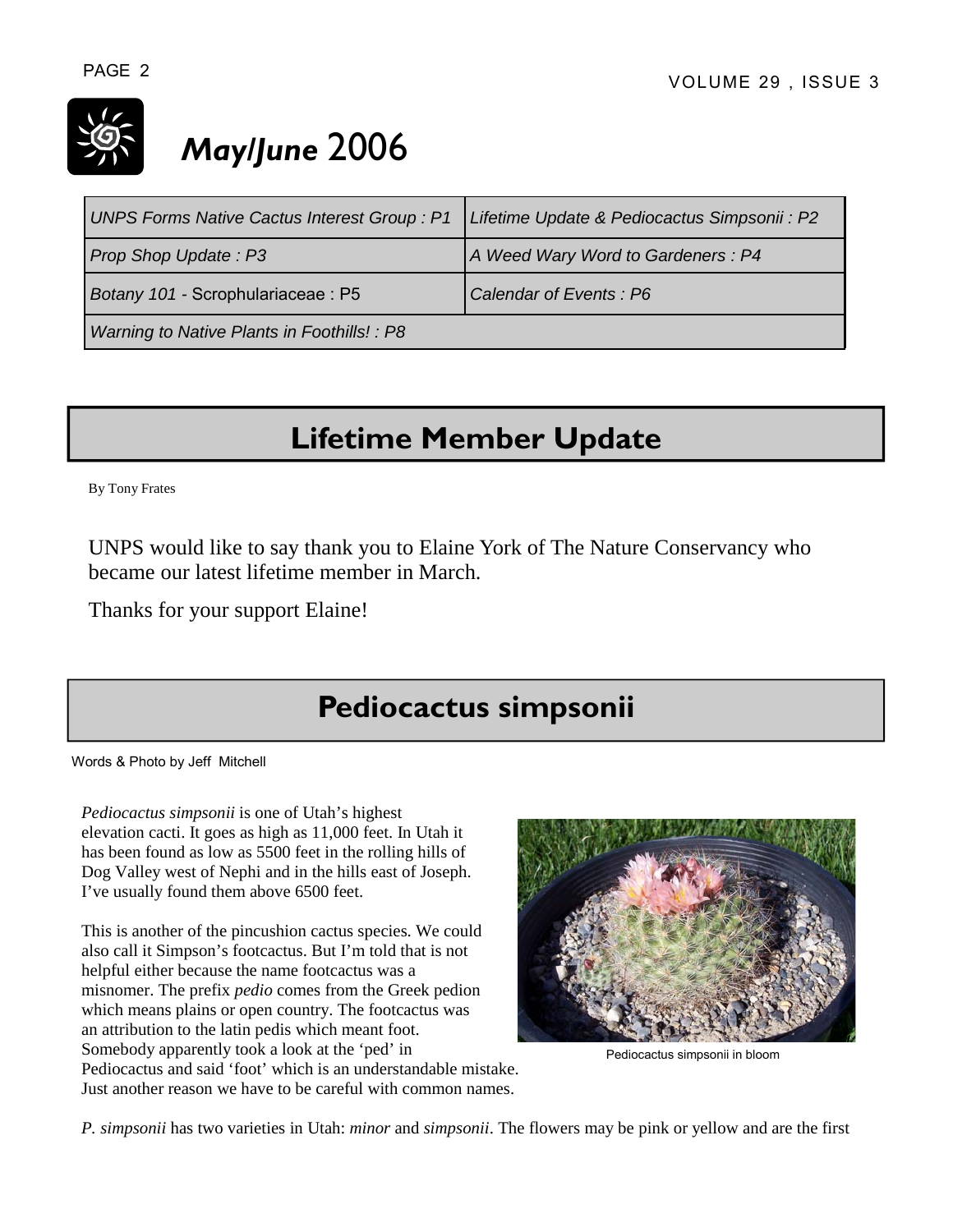#### VOLUME 29, ISSUE 3 PAGE 3

of the cacti each year. They've been spotted in bloom with their little crown of flowers poking out of the snow. I have under cultivation specimens from the Mineral Mountains in Beaver County, Dog Valley in Juab County, East Tintic Mountains in Utah county (all yellow flowers) and from Highway 72 in Sevier County (pink flowers). The flowers are prolific with around 10 to 20 blooms per stem.

Seeds are in small dehiscent (they break open when ripe) pods which are well protected by the heavy spination. Collecting the seeds requires a different method than pulling the pod off which can be done with most of the other Pediocactus. One knocks the seeds out of the pods by poking between the spines with tweezers and they fall to the ground where one can either pick them up with the tweezers or fill up the pot with water and float them out. Some people collect them with vacuum cleaners. When I first started out with cacti, I was told that I should practice growing Pediocactus seeds using this species before I tried the 'harder' species. It turns out that most of the Pediocacti are fairly easy to grow from seed and only *P. bradyi* turns out to be difficult.

Unlike *Pediocacti despainii, winkleri, bradyi, paradinei* and *knowltonii, P. simpsonii* has stiff hard centrals which are brown to whitish (mostly brown). The Garfield County specimens have the white centrals, and those in the Sevier valley near Joseph do too. But the ones from Beaver County, Sevier County north of Loa, Mineral Mountains, Juab and Utah Counties all have the brown centrals. The specimens from the East Tintic Mountains are the most globular and are the largest--around the size of a cantaloupe, all the others are smaller and flatter.

*P. simpsonii* is a common cactus and there are no environment concerns related to them that I am aware of. They tend to be in mountainous areas unlikely to be developed, mined or drilled. If you try to drive over them with an ORV you will likely find yourself in the hospital because the terrain is really too rough to do that in. These plants have denser populations than Opuntias (prickly pear/chollas) in a number areas, and I've even found them with flashlight at night.

They are very cold hardy of course, and make a good addition to pretty much any xeric landscape or rock garden. These can be bought from Mesa Garden in New Mexico and you can see the selection available at **mesagarden.com**. You can find seeds for almost every species of cactus known to man at this place as well. If you want to experiment with growing cactus, its hard to go wrong with *P. simpsonii*.

### **Prop Shop Round-Up**

Our propagation workshops had a great turnout this year! Over 70 people attended the various workshops in Salt Lake County, a big thank you to Maggie Wolf who has put a tremendous amount of work into making these prop shops happen. We had good feedback from the prop shops in Cache with over 40 attendees and Southern Utah who despite heavy snow had an interesting workshop led by Rick Heflebower with seed provided by Zion National Park. Utah County held its prop shop in Provo and had 8 participants, the workshop was led by Julia Tuck.

Both Cache and Southern Utah Chapters have concluded that in order to be able to guarantee a variety of seeds for next year's prop shops, they will have to do some field collection themselves. Both chapters have decided to organize member field trips specifically to collect a good supply of seed for next year.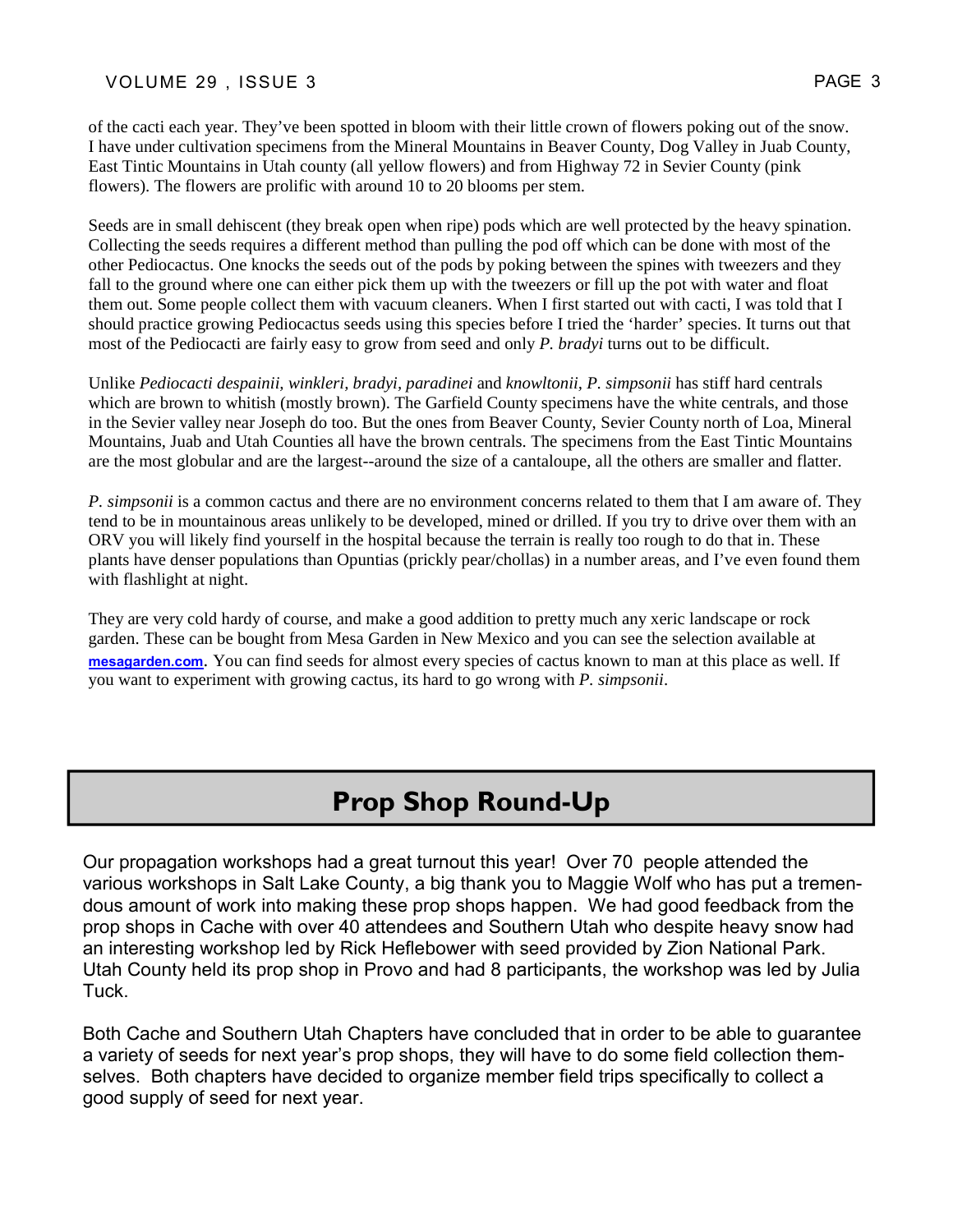### **A Weed-Wary Word to Gardeners**

**Reproduced with permission of Wyoming Native Plant Society please note original article is 2002 but information is still relevant.** 

The seed packets may have labels with romantic-sounding names such as meadow mixture and wedding wildflowers, while others tout backyard biodiversity and make reference to Earth Day. When growing nineteen such packets of wildflower mixes, however, University of Washington researchers found that each contained from three to thirteen invasive species and eight had seeds for plants considered *noxious weeds* in at least one U.S. state or Canadian province.

And what makes it nearly impossible for gardeners who want to be conscientious is that a third of the packets listed no contents and a little more than another third had inaccurate lists. Only five of the nineteen correctly itemized everything.

"I can't recommend using any wildflower seed mixes," says Lorraine Brooks, who did the work at the UW's Center for Urban Horticulture while earning her bachelor's degree.

The seed mixes in this experiment were produced at or distributed from a variety of U.S and Canadian locations. Brooks and Sarah Reichard, UW assistant professor of forest resources, say gardeners are better off using their favorite plants, or seeds for their favorites, to control what's grown in their yards.

Gardeners might be surprised at the flowers and seeds on the market that are considered invasive or noxious. Yellow toadflax (*Linaria vulgaris)* is listed as a noxious weed in Washington, Oregon, Idaho and eleven other states and provinces [including Wasatch County]. With yellow flowers tinged with orange that resemble snapdragon blossoms, toadflax was found in four of the wildflower mixes. *One listed it*.

Even labels that refer to wildflowers as native should be avoided because everything is native to someplace, but that place may not be where you live, Reichard says.

In closing, here are a couple of the key questions to be considered by consumers:

- Should a consumer buy wildflower seed mixes that don't list their contents?
- How can consumers know that wildflower seed mixtures shouldn't be spread near or in natural woodlands, meadows or fields when they are labeled with words such as "native," "biodiversity" and the term "wildflower" itself?
- Should any consideration be given before species that have proved invasive in one part of the country are included in mixes sold in other parts of the country?

For more information, check the following websites.

Nature Conservancy's Wildland Invasive Species Team explains what happens when invasives get into wildlands at: **http://tncweeds.ucdavis.edu/common.html**

For some listed invasive species go to the "Invasive & Noxious" section of: **http://plants.usda.gov/cgi\_bin/topics.cgi?earl+noxious.cgi**

Find state noxious weed sites and lists at : **http://www.ars-grin.gov/npgs/tax/taxweed.html**

The original article can be found at: **http://www.washington.edu/newsroom/news/2002archive/04-02archive/k041802a.html**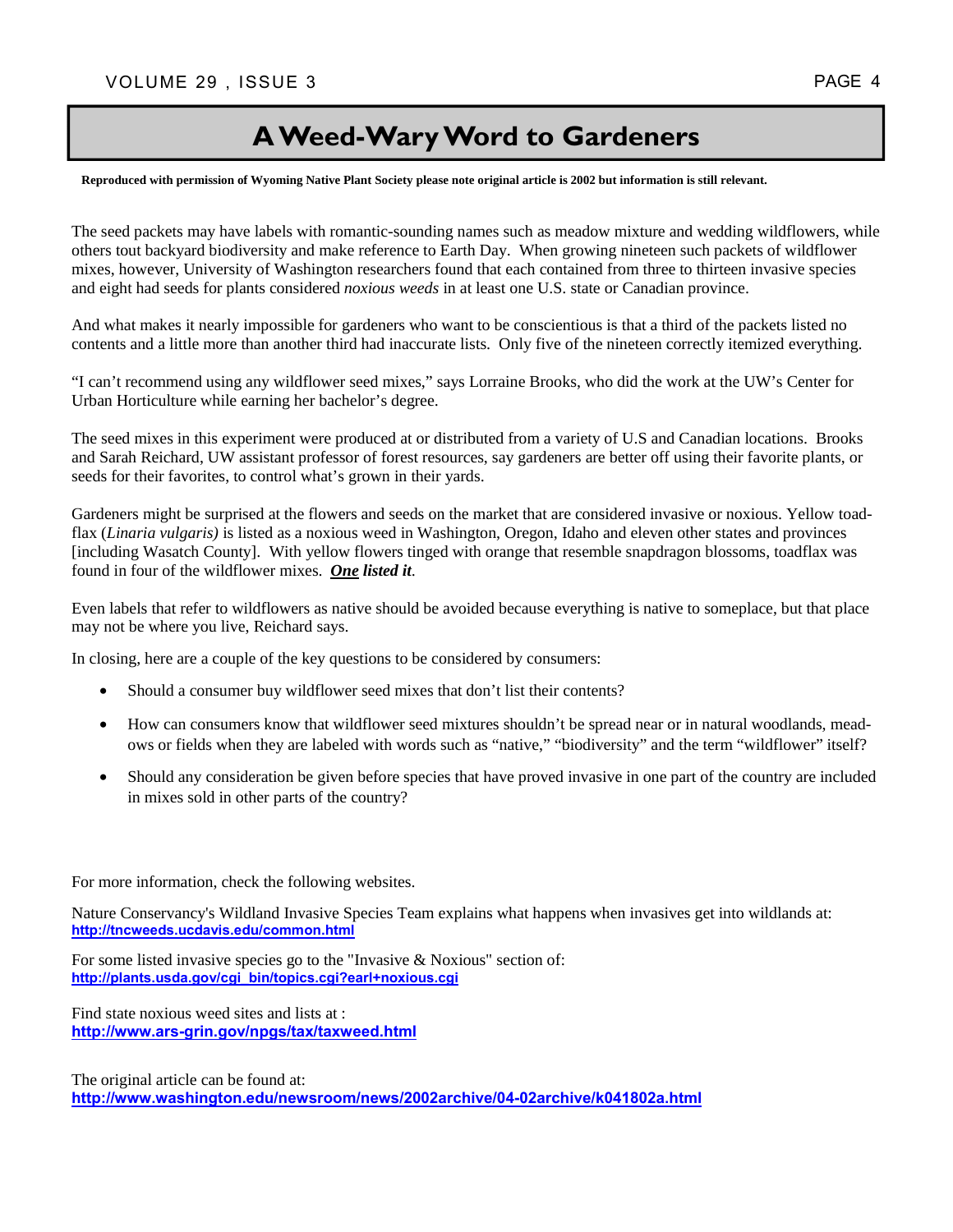## **Botany 101 - Scrophulariaceae**

By Rebecca Dolan, Ph.D, Friesner Herbarium, Butler University Photo courtesy of Kenneth R Robertson, Illinois Natural History Survey

Scrophulariaceae=Snapdragon Family=Foxglove Family.

The snapdragon and foxglove family comprises about 220 genera and 3000 species worldwide. Indiana has about 24 genera and 59 species.



#### **Economic Importance**

#### **Characteristics**

Mostly annual and perennial herbs, although there are some woody members, such as Princess tree.

Flowers irregular with parts in 5s (sepals and petals sometimes fused and 4-lobed), usually showy. Corolla two-lipped. Stamens 4, sometimes with a  $5<sup>th</sup>$ staminoid (modified stamen, such as the hairy, sterile staminoid that is the bearded tongue of beard-tongues).

Stem can be square, easily confused with mints, although leaves are usually alternative. Fruit a capsule.

Some garden ornamentals, including snapdragon, turtlehead, beard-tongue and foxglove. Heart drug digitalis is from foxglove. Some are semi-parasitic on the roots of other plants.

#### **Scrophs to look for in Utah**

| <b>Native</b>                              | Non-native                                                                                                                                                        |
|--------------------------------------------|-------------------------------------------------------------------------------------------------------------------------------------------------------------------|
| Beard-tongues, Penstemon spp.              | Butter-and-eggs, (aka yellow toadflax) Linaria vulgaris                                                                                                           |
| Blue-eyed Mary, Collinsia parviflora       | Dalmation Toadflax, Linaria dalmatica - both species are<br>invasives but are listed as noxious weeds only in Wasatch<br>County http://www.utahweed.org/weeds.htm |
| Indian paintbrush, Castilleja angustifolia |                                                                                                                                                                   |

#### **For more general information on Scrophulariaceae**

http://montana.plant-life.org/families/Scrophulariaceae.htm

http://www.csdl.tamu.edu/FLORA/301Manhart/Dicots/Asteridae/Scr/Scr.html

http://www.csdl.tamu.edu/FLORA/Wilson/tfp/ast/scrpage2.htm

Reprinted from INPAWS Journal, Vol.12, No. 4, with permission from the Indiana Native Plant and Wildflower Society.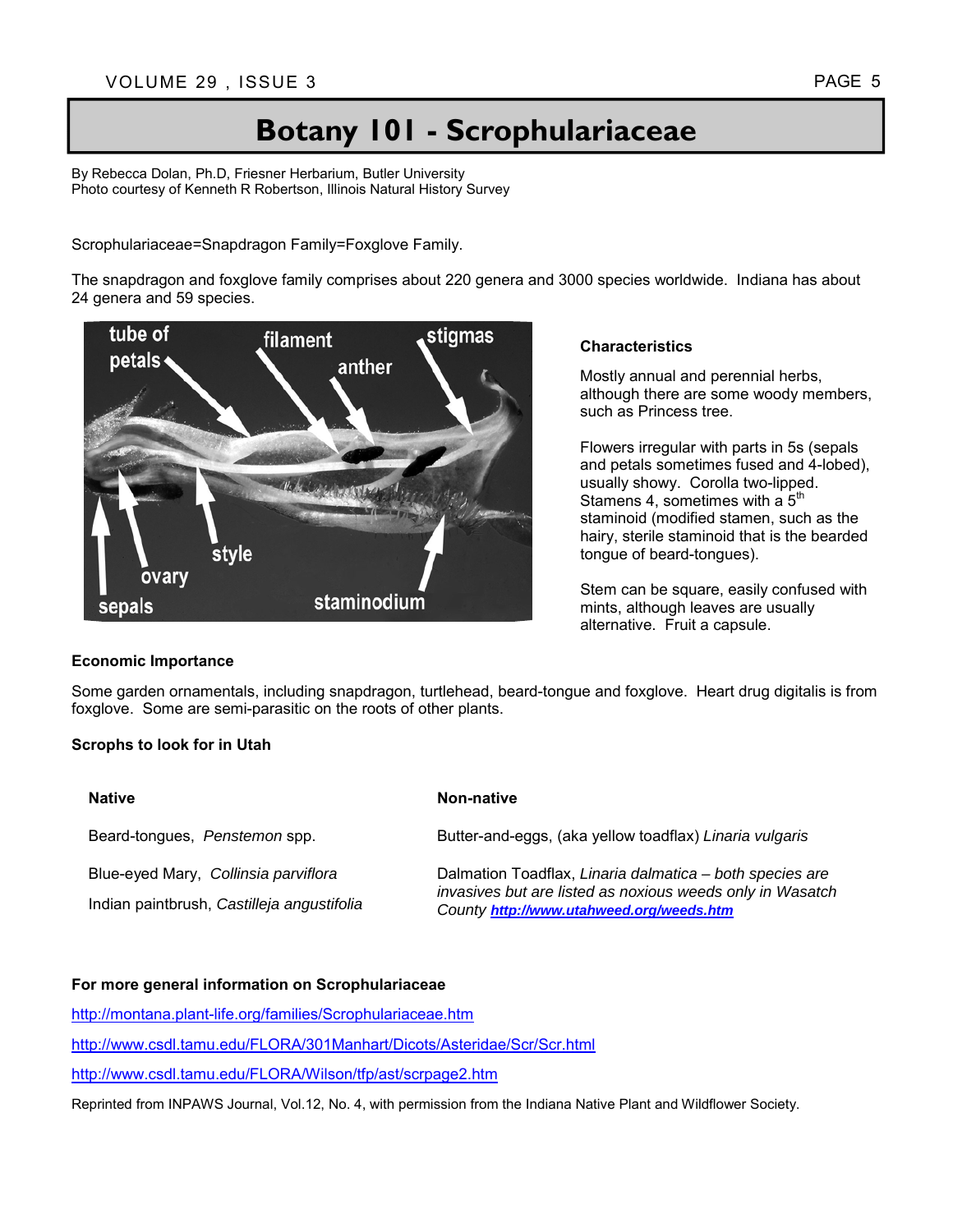Please note that some of the events listed *may have already taken place*. For the most up-to-date events lists go to our website **www.unps.org** and click on the "calendar" link.

#### **April**

- April 20th : Manzanita Chapter Meeting (postponed from April 1). Guest speaker will be Peter Lesica, a famous botanist / ecologist from Missoula Montana, will be giving a program on the flora and ecology of Glacier National Park, where he has conducted research on the native flora and rare plants for several decades. Peter is also working on a photographic guide to the wildflowers of Southern Utah.
- April 21st : Cache Chapter Earth Day Celebration 9am to 3pm USU Campus, Taggert Student Center Courtyard - Volunteers and Visitors needed. Contact Steve Ripple **steveripple@comcast.net** or call 435-752 2732
- April 22nd : The UNPS board will be meeting at the new Escalante visitor center at 1 pm. At 10 am there will be a field trip in Escalante to see the town's Main Street landscaping with native plants. We will be camping in the Escalante State Park campground on Friday night, with potluck dinner at 6 pm. See **http://www.stateparks.utah.gov/park\_pages/parkpage.php?id=esp** . Interested members may attend potluck, fieldtrip and meeting. Walt Fertig will lead us to a campsite on Saturday night for those who wish to stay.
- Late April Early May: Cache Chapter has plans to visit populations of *Primula cusickiana* var maguirei in Logan Canyon. Participants will help to fill out a monitoring report for the Forest Service Recovery Plan, trip is dependant on weather and schedules. Interested? Contact Steve Ripple as above.
- For recent and upcoming Utah Valley events please go to **http://www.unps.org/** and click on the "chapters" "Utah Valley" links

#### **May**

- May 5th-6th : Utah Valley Chapter invites members on a field trip to the Book Cliffs. If you would like to participate please notify Robert Fitts by phone, 801-796-8631 or e-mail fitts r d@yahoo.com (underscores after fitts and r) and we will inform you of the details.
- May 11th : 7pm at Monument Visitors' Center. Escalante Chapter will hold its next regular meeting. The speaker will be BLM botanist Amber Hughes who will address everyone's favourite topic, "Weeds, Noxious and Invasive Species and Their Impacts On Our Landscape "
- May 13th : Salt Lake Chapter is planning a trip to Beaver Dam Mountains to be led by Kipp Lee. The Beaver Dam area, in extreme South Western Utah is where the Mojave Desert just makes it into the state. Plants and birds found here occur nowhere else in Utah. Contact Bill Gray, 801-532-3486; **cyberflora@xmission.com** or Kipp Lee, 801-759-6204; **kipp\_lee@comcast.net** for all field trip information pertaining to the Salt Lake Chapter or check the chapter page on **www.unps.org**
- May 17th : Utah Valley Chapter is planning a field trip, led by Paul Ames, to see the biggest pinon pine tree. Meet in Provo at the Uinta Forest Office on 88 W 100 N at 6 pm and carpool to meet Paul at the High School parking lot, in Eureka, the east side of town. Wear good hiking boots and long pants and bring plenty of water. The hike is *not* on an established trail. Hopefully, we'll be lucky enough to see a display of *Lupinus polyphilus* on the same trip. Please let Robert Fitts know if you are planning to join us.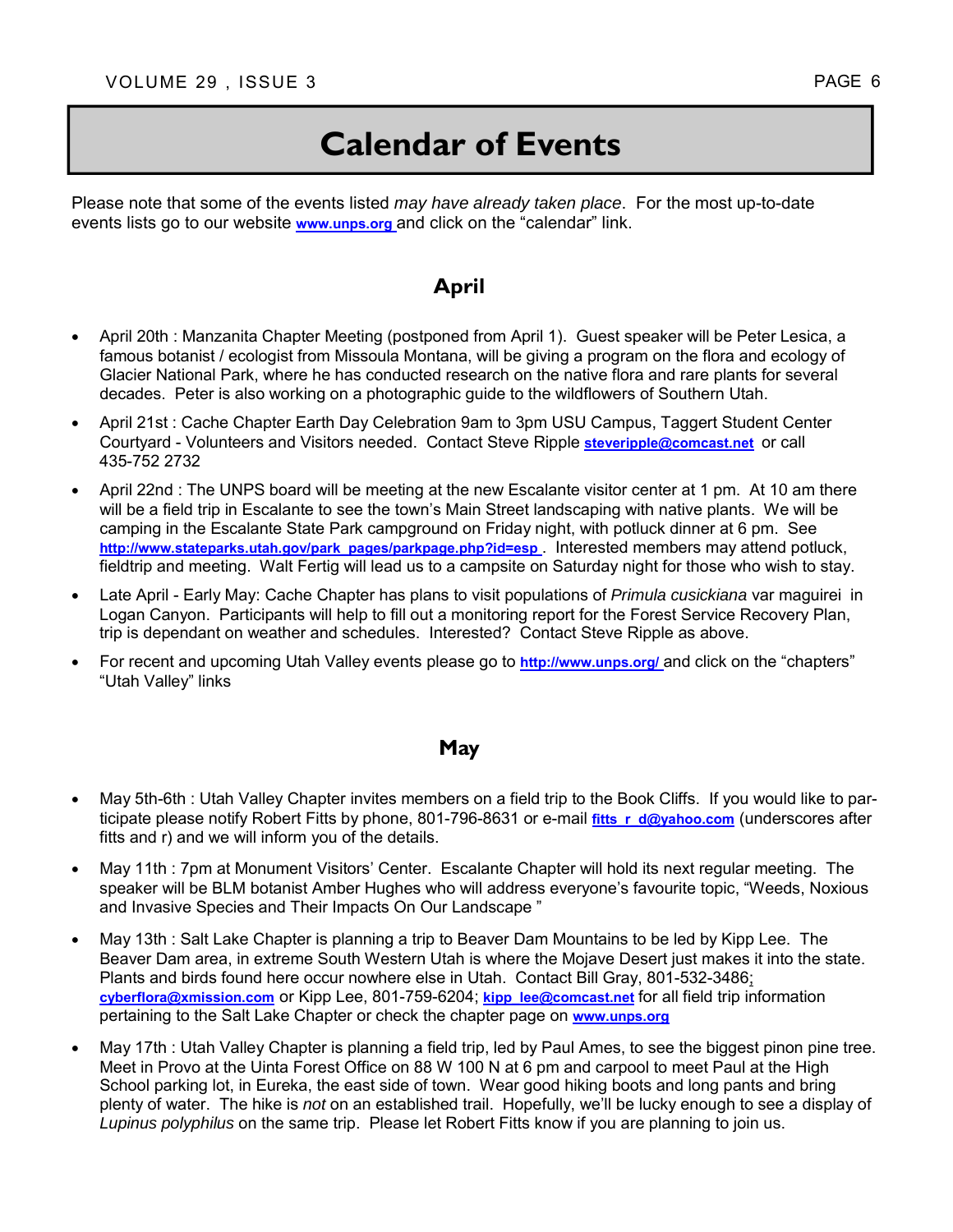- May 18th : 7 pm Green Canyon Parking Lot 1900 North East to parking lot. Cache Chapter Spring Wildflower Hike. Local botanists will lead hike to explore foothills and point out wildflowers. Contact Steve Ripple for more information.
- May 19th : Federal building at 88 W 100 N in Provo, Utah County Chapter will have a potluck and lecture, speaker tba. The potluck will begin at 6 pm with the lecture at 7pm.
- Mid May : The Cottonwood Canyons Foundation need your help pulling invasive weeds in Big and Little Cottonwood Canyons. They are looking for groups, schools, organizations and individuals to assist them.

The Foundation are looking for groups of 15-30 people from Mid-May to August. Training, tools and supervision will be provided by Cottonwood Canyons staff, interns and volunteers. These weed pulls are easy, educational and fun.

Call Patrick Nelson at (801) 947-8263 or e-mail him at **pn@cottonwoodcanyons.org** and schedule your weed pull this summer.

#### **June**

- June 6th-8th : The Wildland Shrub Symposium Shrublands Under Fire : Disturbance and Recovery in a Changing World to be held in Cedar City, Utah. Go to **http://www.suu.edu/scps/confer/wildland/** for more information and to register.
- June 8th : before its summer hiatus, the Escalante Chapter will meet for a potluck BBQ and meeting featuring a "grab bag" of plant and gardening questions and the presentation of a second annual "Silver Trowel Award" For more information, contact Kathy Munthe at **jandkcool@yahool.com**
- June10th : Salt Lake & Utah Valley Chapters are planning a trip to Painters Spring in the West Desert to be led by Maggie Wolf. This trip will find quite a few plants that do not occur locally. Contact Bill or Kipp -details as before.
- June 15th : The Subtleties of Sagebrush taught by Dr Leila Shultz to be held at the Jackson Campus, cost \$70. Western Wyoming offers one of the highest diversities of sagebrush subspecies in all of North America: taxa critical in defining wildlife habitat. Join a specialist in sagebrush classification for a day in the field. Examine how the various types of sagebrush define ecological site conditions, including soil texture and precipitation, and consider the evolutionary forces that have led to species diversification.
- June 20th 23rd : Field Botany : Flora of the Tetons taught by Dr Leila Shultz to be held at the Kelly Campus, cost \$290 (includes tuition and credit) plus \$30 registration fee. More than one thousand species, or approximately 5% of the flora of temperate North America, can be found within a few miles of the Teton Science Schools' Kelly Campus. Sharp ecological gradients on the Teton slopes and surrounding ranges provide an ideal setting for observing this bounty. Learn about common plant families and develop enough technical language to use scientific guides. Includes study of floral structure and major evolutionary groups of plants. (Undergraduate and graduate credit available through Utah State University pass/fail, 2 semester hours)

For more information about Teton Science Schools' Summer Sojourns, contact Kathy Haskin at **kathy.haskin@tetonscience.org** or call 307 733-1313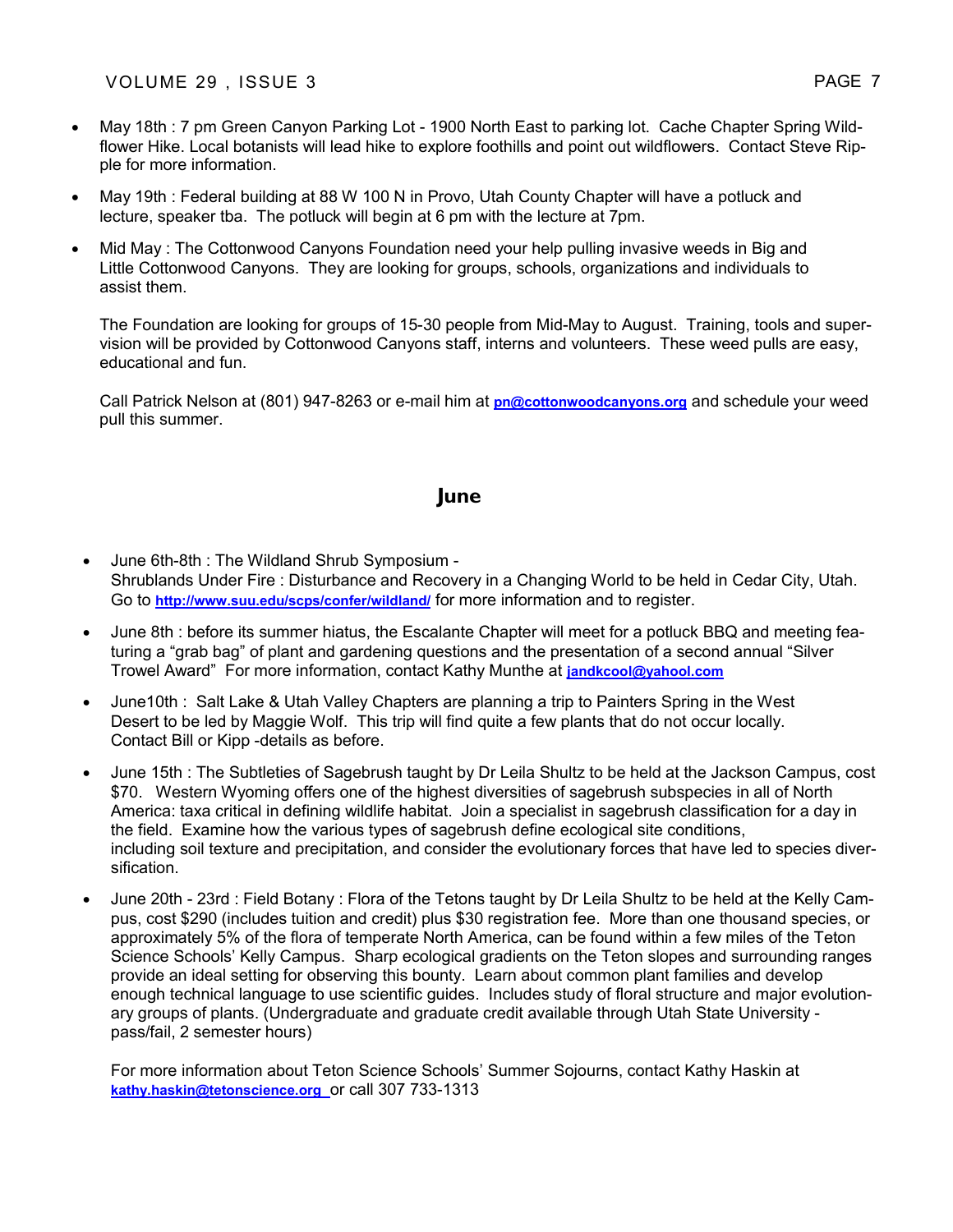#### VOLUME 29, ISSUE 3 PAGE 8

*Submitted by Mindy Wheeler and Bill Gray:* 

*Our Hometurf Security surveillance received this alert from one of our underground operatives. We expect her to come out into the open some time in May or June.* 

#### **Warning to native plants in foothills!!**

To all native plants of the Central Wasatch Front: a message from your fearless leader – **Sego Lily**.

As part of your Neighborhood Watch duties, it is your responsibility to recognize the following invader, as it threatens our very existence! This fellow's real name is *Euphorbia myrsinites*, but he also goes by **Myrtle Spurge** or **Donkey-tail Spurge**. Distinguishing marks are fleshy blue-green leaves and yellow flower clusters. He has a habit of creeping from yard to yard, under oak, and all over slopes. Approach cautiously, as he has a *very* nasty sap that irritates people's skin and can cause blisters or an allergic reaction. Help may be coming from our friends at Utah Native Plant Society.



#### **Beautiful, but Badly Behaved**

Our mission at UNPS is to foster appreciation of our native plants. It's a many-pronged effort: research and education about them in their own right, encouraging their responsible use in horticulture (e.g. through the Utah's Choice program), and protecting their habitats.

Recent years have seen an explosive increase of several seriously invasive weeds along the Wasatch Front,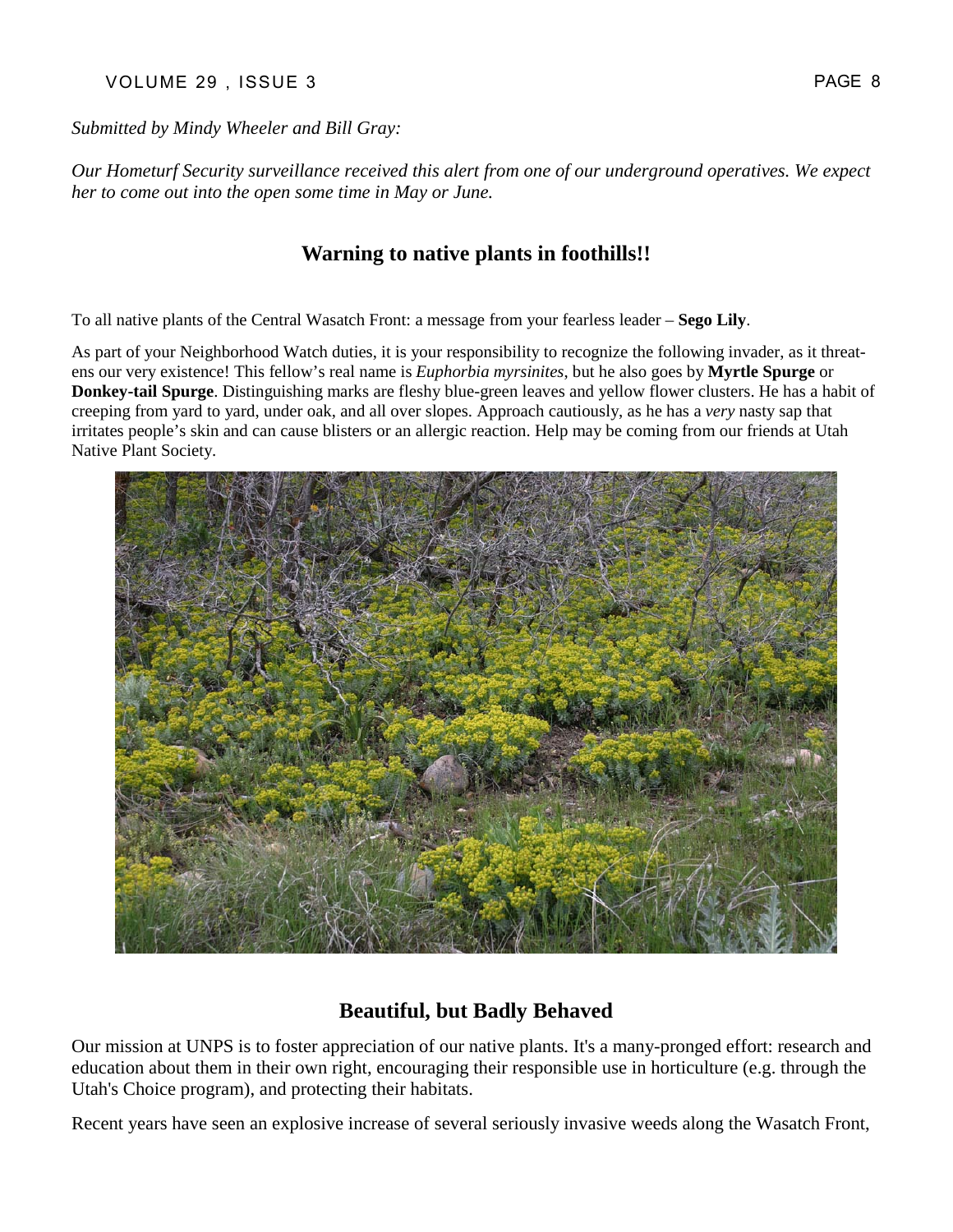#### VOLUME 29, ISSUE 3 PAGE 9

and doubtless in other areas too. We are looking for ways to help fight them, which will include working with other groups such as governmental agencies and sometimes plant nurseries. For some of these weeds are quite beautiful, and were originally introduced as ornamental plants. Most ornamentals are well-behaved, grow where you want them to, and don't go rampaging over the countryside. However, a very few find local conditions ideal and take off without restraint.

**Myrtle Spurge** (*Euphorbia myrsinites,* aka Donkey-tail Spurge) is one of those. It is a popular rock garden plant with misty-blue spirally arranged leaves and intricate yellow flowers. Like many spurges it has a toxic milky sap which causes skin irritation (sometimes severe), or nausea if ingested. Its preference for sloping well-drained soils makes our local foothills ideal. The long spell of dry years saw it increase its range dramatically along the benches and foothills in at least the Ogden area and the Salt Lake and Utah Valleys.

Because of this behavior we feel the use of Myrtle Spurge should be strongly discouraged, and we urge nurseries to voluntarily refrain from selling it — there are excellent native plants that fill the same niche in rock gardens (e.g. Sulphur Buckwheat). Ideally, we would like to see it declared a Noxious Weed in those counties where it has become a pest. This term has mostly been used to describe weeds that pose a threat to agriculture (e.g. Cheat Grass destroying rangelands), but is sometimes used more broadly. A plant that is a Noxious Weed one place may be irrelevant elsewhere (e.g. Kudzu Vine and Water Hyacinth are major pests in the southern US, but not here). Myrtle Spurge is not yet listed as a Noxious Weed anywhere in Utah, but it is in several other western states: in Colorado it is given the 'highest priority' status, which basically means destroy on sight.

We shall be cooperating with local agencies to help track and pull weeds such as this. If you are interested in helping with this contact:

| <b>Salt Lake County:</b> | Kipp Lee (801-759-6204, kipp_lee@comcast.net)          |
|--------------------------|--------------------------------------------------------|
|                          | Bill Gray (801-532-3486, cyberflora@xmission.com)      |
| <b>Utah County:</b>      | Susan Garvin (801-756-6177, sgarvin@xmission.com)      |
| <b>Summit County:</b>    | Mindy Wheeler $(801-699-5459,$ wheelermindy@yahoo.com) |
| Cache County             | Steve Ripple (435-752-2732, steveripple@comcast.net)   |
|                          | Dave Wallace (435-750-5913, dwallace@biology.usu.edu)  |

In May the Salt Lake chapter is hosting Sage Fitch of the Bonneville Cooperative Weed Management Area, who will talk about this specific problem, and about the more general one of fighting weeds along the Wasatch Front. See chapter schedules for details.